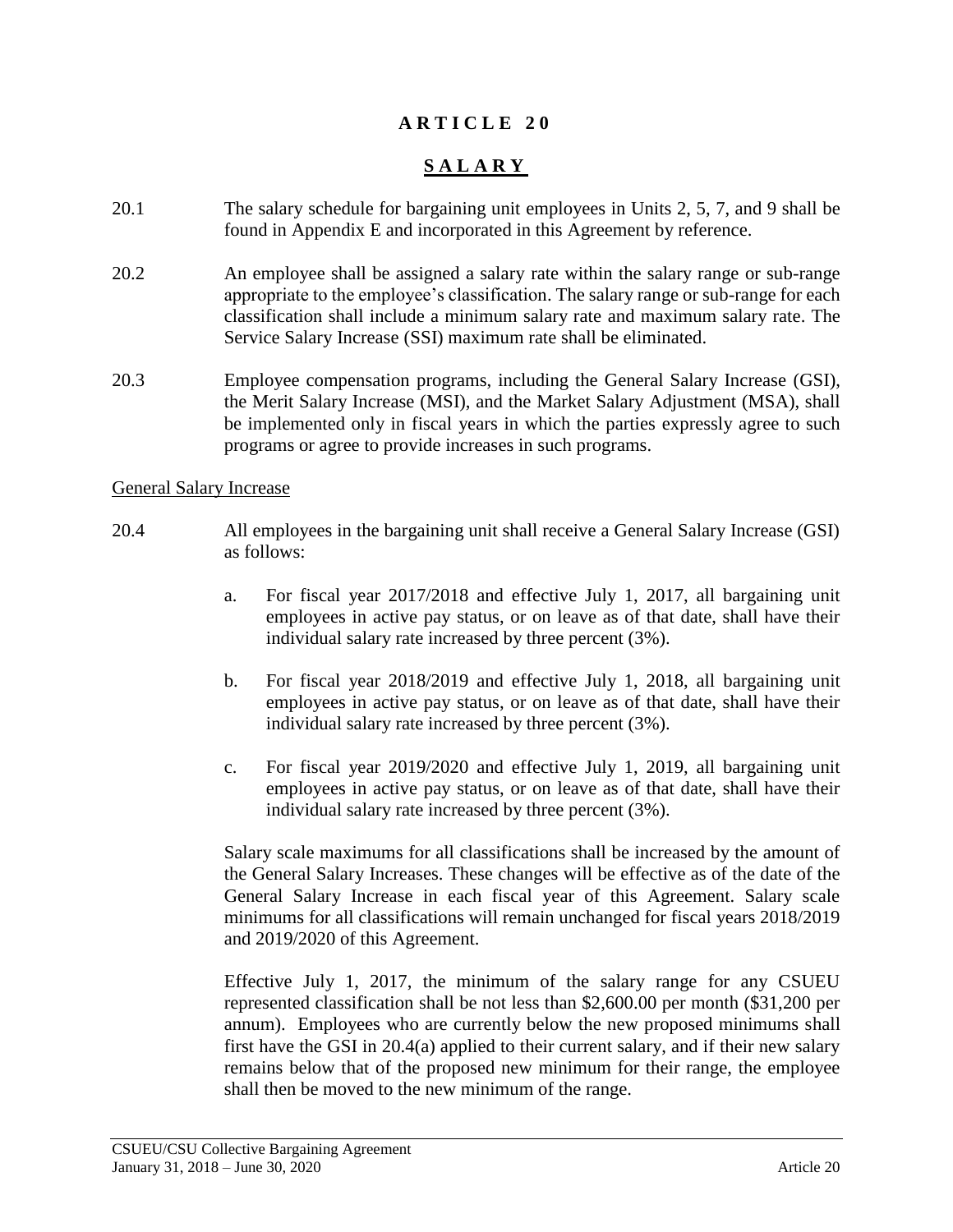Upon ratification of this Agreement, CSU will work with the State Controller's Office to undertake the processing necessary to implement the terms of this Agreement in as timely a manner as possible.

#### Recognition Bonus

20.5 Following the ratification of this Collective Bargaining Agreement by the CSU Board of Trustees, there shall be a one-time bonus payment of \$650 for each employee in active pay status, or on leave, as of the date of ratification. Payments shall be made pro rata for employees in less than full-time (1.0) appointments.<sup>1</sup>

#### Shift Differential

- 20.6 An eligible employee who is assigned by the Appropriate Administrator to work and works four (4) or more hours between 6 p.m. and midnight (exclusive of overtime) shall be paid a shift differential of one dollar and thirty-five cents (\$1.35) per hour for the employee's entire shift.
- 20.7 An eligible employee who is assigned by the Appropriate Administrator to work and works four (4) or more hours between midnight and 6 a.m. (exclusive of overtime) shall be paid a shift differential of two dollars and thirty cents (\$2.30) per hour for the employee's entire shift.
- 20.8 An eligible employee who is assigned by the Appropriate Administrator to work and works a shift that begins between 6 p.m. and midnight and continues for at least four (4) hours beyond midnight shall be paid a shift differential in accordance with provision 20.7. Such hours shall be exclusive of overtime.
- 20.9 An eligible employee who is assigned by the Appropriate Administrator to work and works a shift that includes hours between 6 p.m. and 6 a.m. but is not assigned enough hours to qualify for the shift differential described in provisions 20.6, 20.7, or 20.8 above shall receive:
	- a. A shift differential of one dollar and thirty-five cents (\$1.35) per hour for all hours worked between 6 p.m. and midnight.
	- b. A shift differential of two dollars and thirty cents (\$2.30) per hour for all hours worked between midnight and 6 a.m.
- 20.10 All non-exempt employees who are assigned by the Appropriate Administrator to work and works a shift as defined in provisions 20.6, 20.7 and 20.8 are eligible to receive a shift differential.

 $\overline{a}$ 

<sup>&</sup>lt;sup>1</sup> The formula for establishing the pro rata amount payable to intermittent employees shall be established by the parties prior to the ratification of this agreement.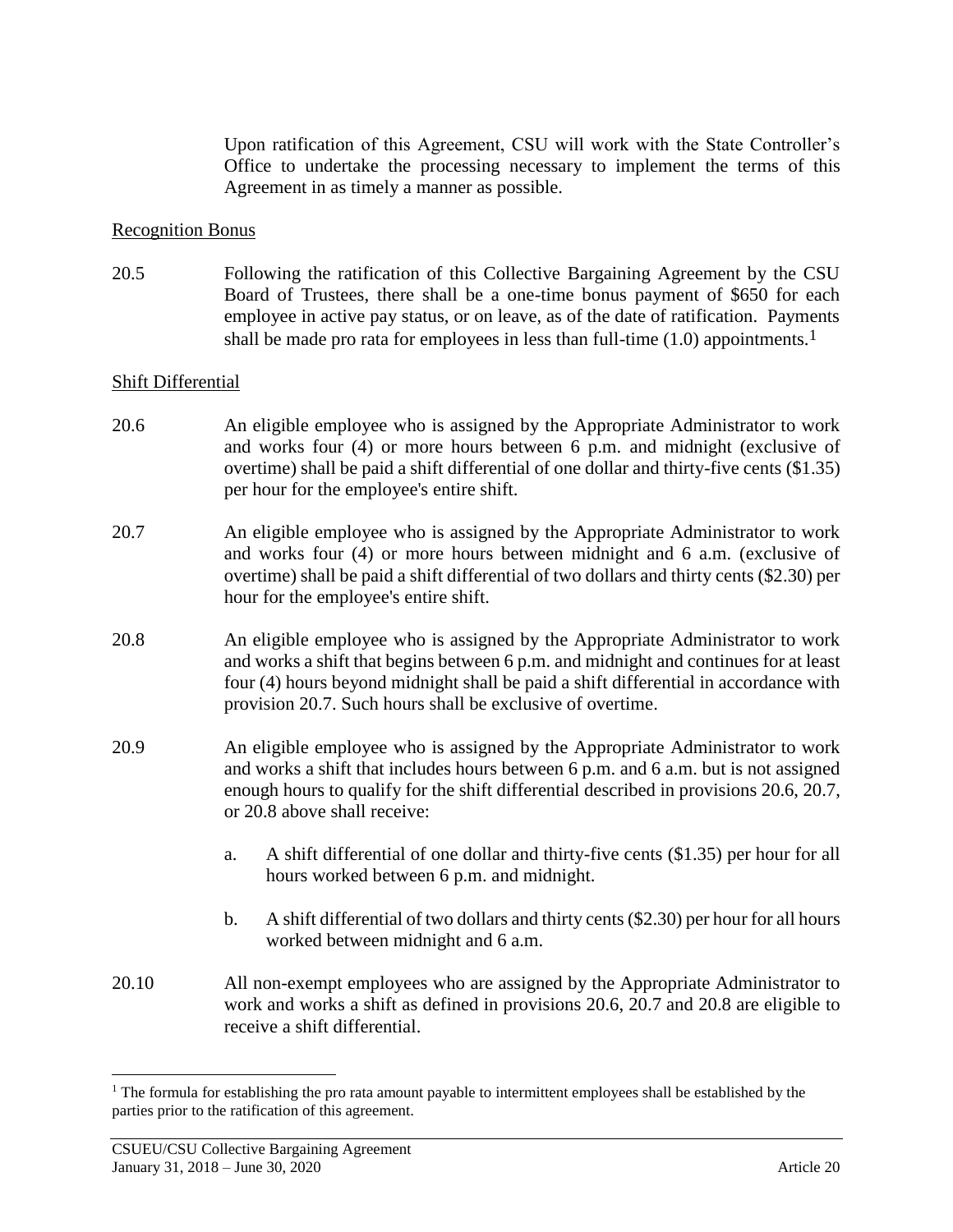20.11 Employees regularly assigned by the Appropriate Administrator to work a shift eligible for shift differential shall receive the shift differential while on vacation, sick leave, holidays, and other paid time off.

## Pay Plans

- 20.12 Probationary, permanent, and temporary employees with an appointment in 12 month increments shall be eligible to request participation in the 10/12 or 11/12 pay plan. The assignment of an eligible employee into the 10/12 or 11/12 pay plan and the yearly schedule shall be by mutual agreement of the Appropriate Administrator and the employee. Employees shall have the ability to request participation in the 10/12 or 11/12 pay plan for a period of twelve consecutive (12) months, with a right to return to the 12/12 plan, if specified in that request to participate. Employees can request to renew an appointment to the 10/12 pay plan or 11/12 pay plan on an annual basis. Final approval by the President is required prior to employee participation in the 10/12 or 11/12 pay plan.
- 20.13 A 10/12 or 11/12 pay plan yearly schedule shall provide that the appropriate period of time in work status and non-work status shall be scheduled within one (1) year.
- 20.14 A yearly schedule for an employee in the 10/12 pay plan program shall normally be five (5) consecutive pay periods in work status, followed by one (1) pay period in non-work status, or ten (10) consecutive pay periods in work status, followed by two (2) consecutive pay periods in non-work status. A yearly schedule for an employee in the 11/12 pay plan program shall normally be eleven (11) consecutive pay periods in work status followed by one (1) pay period in non-work status.
- 20.15 Variations of a normal yearly schedule may be approved by the President, except that a variation of a normal yearly schedule shall not provide for a period of time in non-work status that requires advance payment of salary. Variations may include, but shall not be limited to, a movement from work status to non-work status at times other than the beginning of a pay period or patterns other than the normal yearly schedule, such as "6-1:4-1" or "7-1:3-1." Some variations of a normal yearly schedule may require delayed adjustments in salary payments.
- 20.16 Withdrawal from participation in the 10/12 or 11/12 pay plan and return to a twelve (12) month annual work year may be requested by an employee in accordance with campus procedures. The Appropriate Administrator may request an employee on the 10/12 or 11/12 pay plan return to a twelve (12) month annual work year. In both instances, the employee and the Appropriate Administrator shall attempt to reach mutual agreement regarding the request. In the absence of mutual agreement, the President shall make a final determination as to the approval or denial of such requests. The President may return an employee to a twelve (12) month annual work year. When the employee's request to return to a twelve (12) month annual work year is approved, the employee shall be returned to the twelve (12) month annual work year within three (3) months of the approval. When the University determines the employee should be returned to a twelve (12) month annual work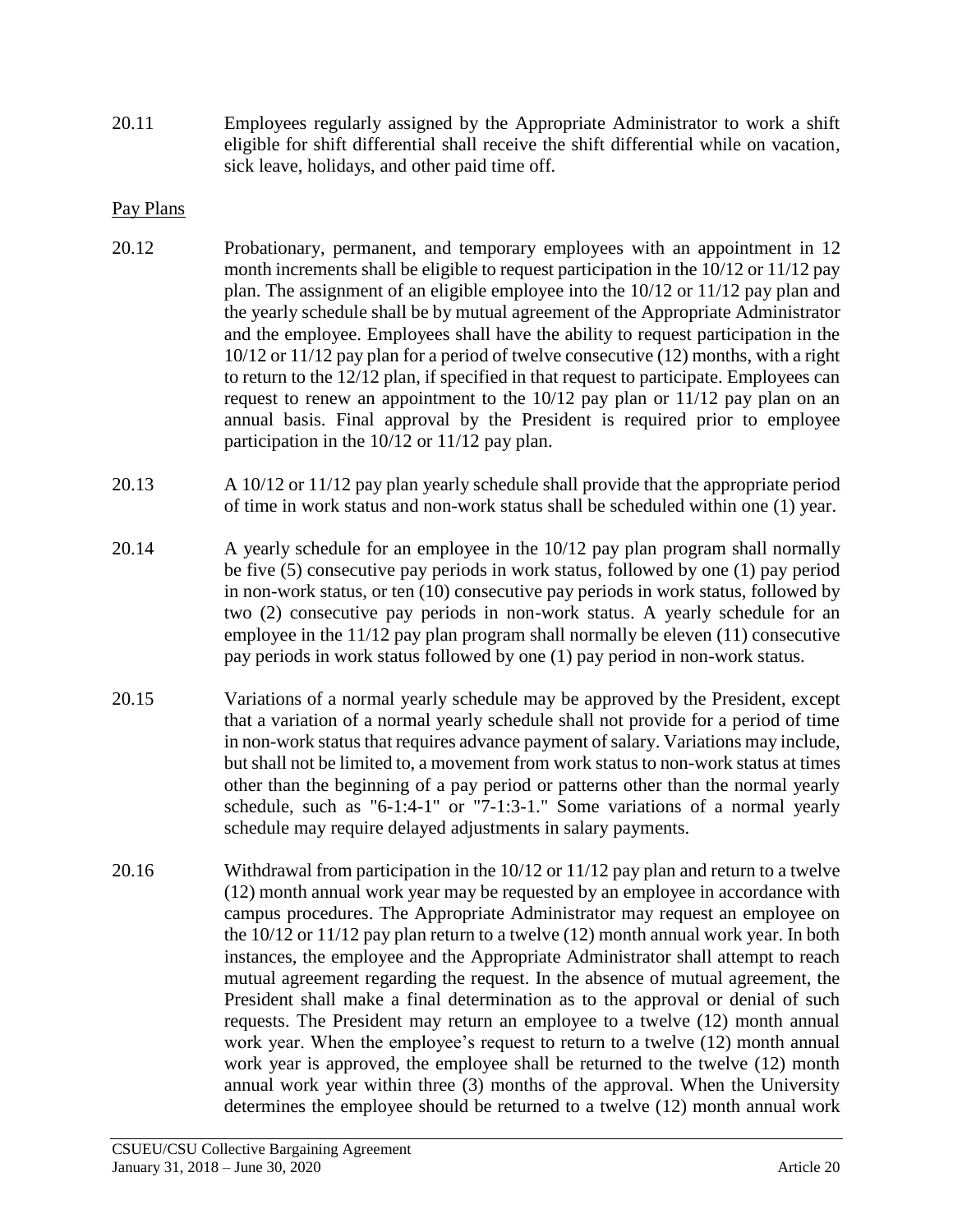year, the employee shall be provided written notice three (3) months prior to such a return.

- 20.17 An employee participating in the 10/12 or 11/12 pay plan shall receive their (10 month or 11 month) annual salary in twelve (12) salary warrants and appropriate benefits on a twelve (12) month basis.
- 20.18 An employee on the 10/12 or 11/12 pay plan shall accrue sick leave, vacation, and seniority during the full twelve (12) month period. An employee on the 10/12 or 11/12 pay plan who is not in work status on the day a holiday is officially observed shall not be entitled to the holiday.
- 20.19 Ten (10) or eleven (11) months of service by an employee in the 10/12 or 11/12 pay plan shall constitute one (1) year of service for employment status matters, Merit Salary Increase, and retirement.
- 20.20 Approval or denial by the President of employee requests pursuant to provisions 20.12 and 20.16 shall be based on operational need and shall not be unreasonably denied. This provision shall not be subject to the Grievance Procedure.
- 20.21 Employees in classifications listed in Appendix A as 10-month employees may request conversion to the 10/12 Pay Plan.

## Merit Salary Increase

- 20.22 a. A Merit Salary Increase (MSI) is movement within a salary range, or onetime bonus per provision 20.22(e), based upon an overall annual job performance rating of satisfactory, its equivalent, or better. An overall rating is a comprehensive rating based on a review of all performance categories.
	- b. Employees with an overall rating below satisfactory, or its equivalent, or less than twelve (12) months of campus service as of July 1 of the effective year, shall not be eligible. An MSI shall be based upon the most recent fiscal year performance evaluation or the most recent annual performance evaluation in accordance with campus policy.
	- c. Each employee shall receive a performance evaluation in accordance with Article 10, Employee Performance. This procedure does not require campuses to modify existing performance evaluation forms unless existing forms do not have an overall rating. In such cases an overall rating must be determined and added or attached to the performance evaluation form. Existing annual performance evaluations and overall ratings contained in the official personnel file shall remain unchanged except with the addition of an overall rating where none exists. No employee's overall performance rating shall be changed after it has been presented to the employee for signature.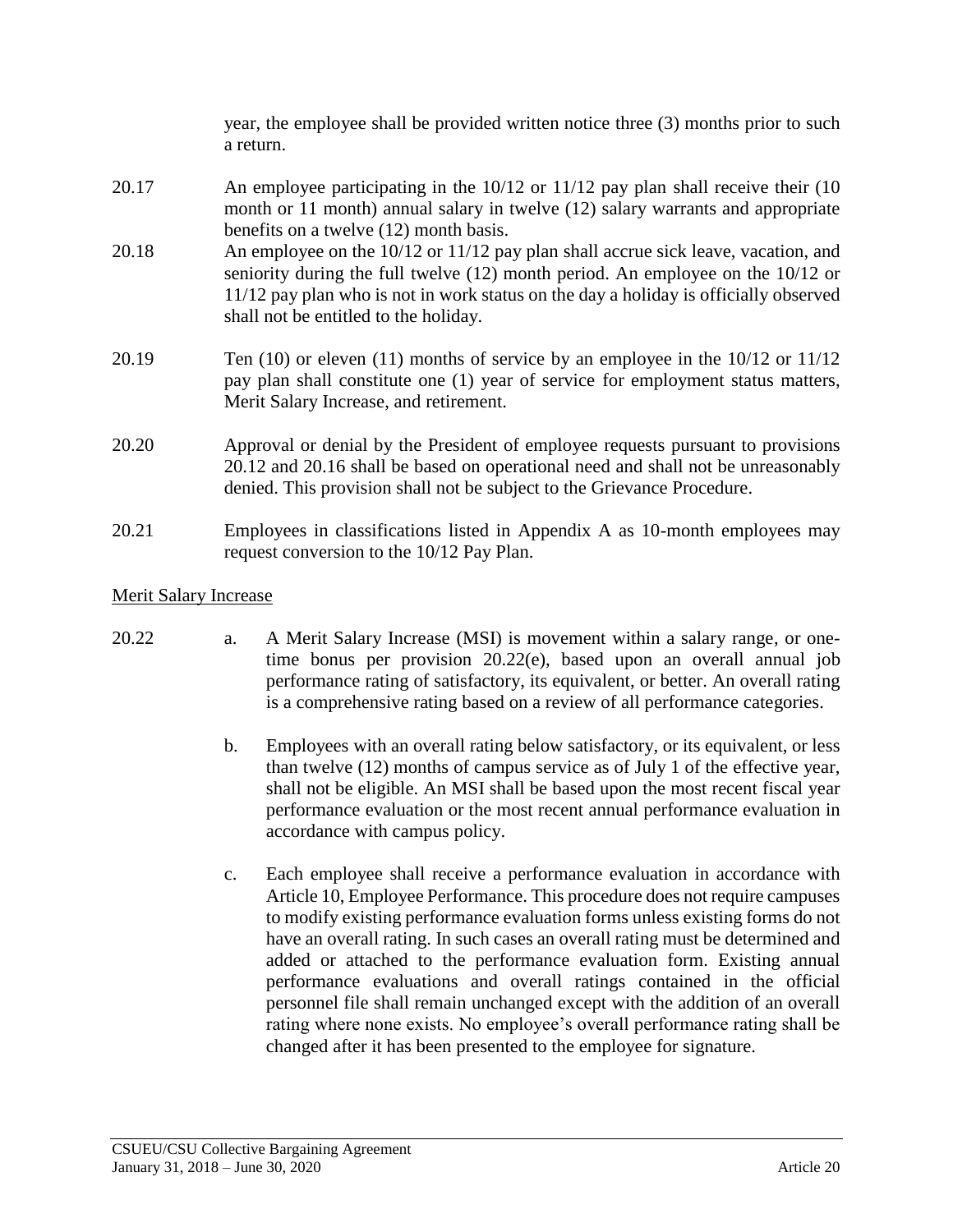- d. An employee whose performance has been rated overall as satisfactory, or its equivalent, shall receive an increase to the base salary, and/or a one-time bonus per provision 20.22(e). An employee whose performance has been rated overall as above satisfactory shall receive an increase in excess of the amount of the increase awarded to satisfactory performance. The amount of increase and/or bonus shall be determined by the President, the President's designee or other Appropriate Administrator. All CSUEU-represented employees rated at the same level of overall performance on the same campus shall receive the same amount of increase, rounded to the nearest whole dollar. This increase shall be an increase to the employee's base salary, except for those employees at the top of the salary range as described in provision 20.22(e). In no event shall an MSI increase cause an employee's salary rate to exceed the maximum of the range.
- e. In cases where a bargaining unit employee has reached the top of the classification salary range or sub-range in the salary schedule in Appendix E, the amount of increase for an MSI shall be only in the form of a lump sum bonus based on the annual gross earnings and shall not be an increase to the base salary.
- f. Funds shall be proportionally allocated to individual campuses based upon the salary base of CSUEU-represented employees on each campus. MSI total settlement cost funds may be augmented with campus funds. The effective date for an MSI shall be July 1 of the fiscal year. To be eligible, an employee must be on the payroll as of July 1 of the fiscal year and actively employed at the time the awards are distributed. An MSI provided with campus funds may be effective at any time.
- g. Funds allocated to the MSI program on a campus shall be distributed on a pro-rata basis, by CSUEU bargaining unit, so that each unit receives the same pool of funds when measured by a percentage of salary increase.
- h. The decision of the President, the President's designee, or other Appropriate Administrator as to who is to receive an MSI and the amount for each performance rating level of the MSI shall not be subject to Article 7, Grievance Procedure. Performance evaluations shall not be subject to Article 7, Grievance Procedure, unless the grievant alleges the procedures in the provisions of Article 10 or this Section have been violated, misinterpreted, or misapplied.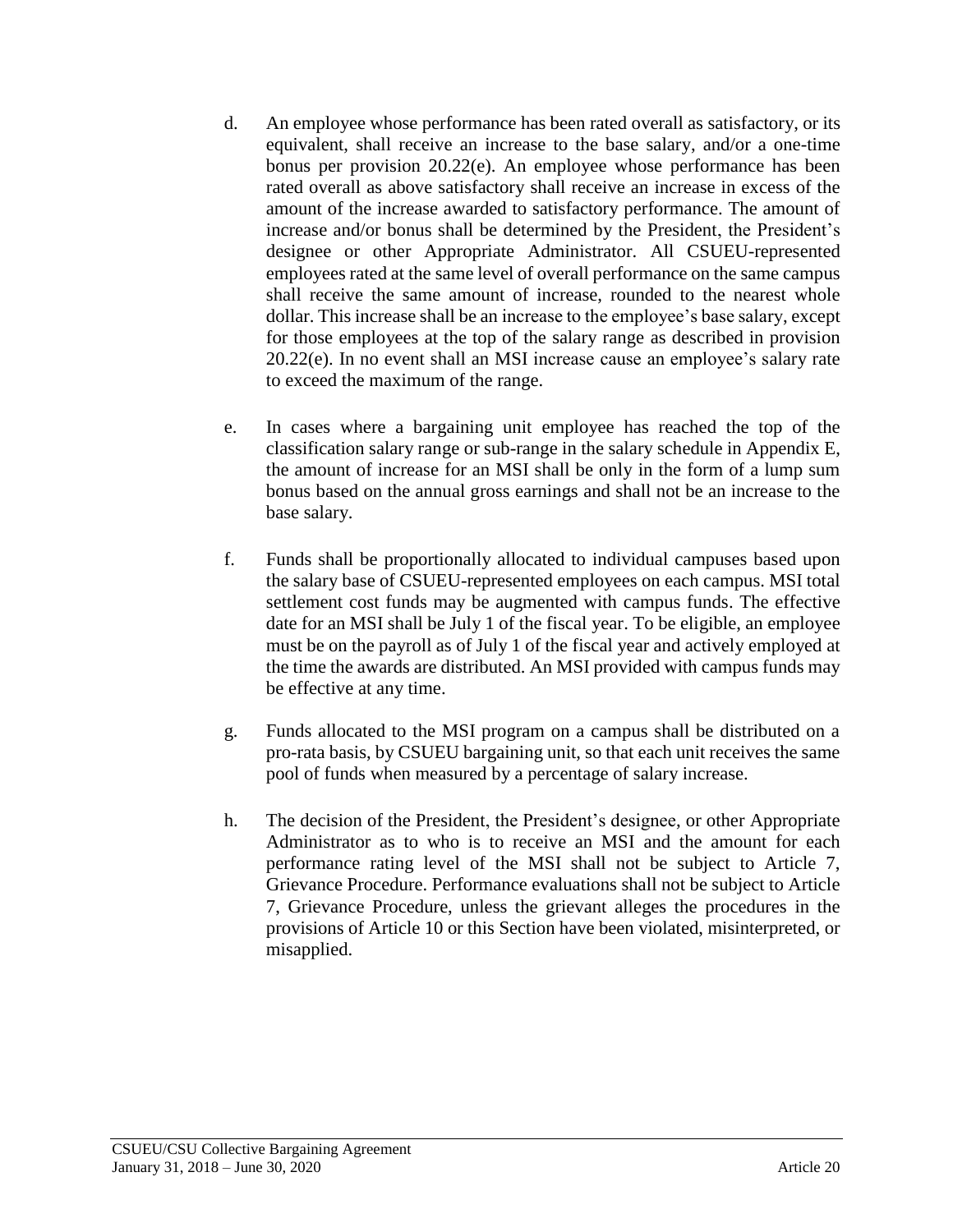#### Bonus Plans

- 20.23 A bonus is a lump sum payment that is not a permanent increase to the base salary of the individual and may be granted at the discretion of the President. A bonus may be awarded at any time and may be used for a variety of salary adjustments including, but not limited to the following:
	- a. Performance recognition of a bargaining unit employee shall be in the form of a bonus, in the case of bargaining unit members who have reached the top of their classification salary range or sub-range in the salary schedule in Appendix E. These bonuses shall be from campus funds. Prior to issuing any bonus awards under this section, the performance criteria must be written and made known to employees prior to the performance period.
	- b. A recruitment bonus may be offered to a candidate as an inducement to commit to employment with the CSU. If the candidate does not complete the probationary period, the bonus must be returned to the CSU.
	- c. A retention bonus may be awarded to an employee for staying with the CSU and who is in a position in a classification that is critical to the ongoing operations of the CSU, or is in short supply in the labor market, and/or is a difficult to recruit for classification. The requirements for the retention bonus must be in writing. The minimum time period that an employee must commit to stay with the CSU in order to receive a retention bonus is twelve (12) months.
	- d. A critical skills bonus may be awarded to an employee who possesses and uses skills that are necessary and critical to the ongoing operations of the CSU. The employee must be actively using the skills in order to receive the bonus.
	- e. An individual or group performance bonus may be awarded for exceptional performance and/or in recognition of additional workload. Prior to issuing an award under this provision, the performance criteria must be written and made known to employees prior to the performance period.
	- f. The decision of the President, made in accordance with this provision, regarding the award of a bonus shall be final and shall not be subject to Article 7, Grievance Procedure.
	- g. The bonuses in sub-provisions (a) through (e) shall be campus funded.
- 20.24 For non-exempt employees, all bonus awards must be based on a percentage of the annual gross salary.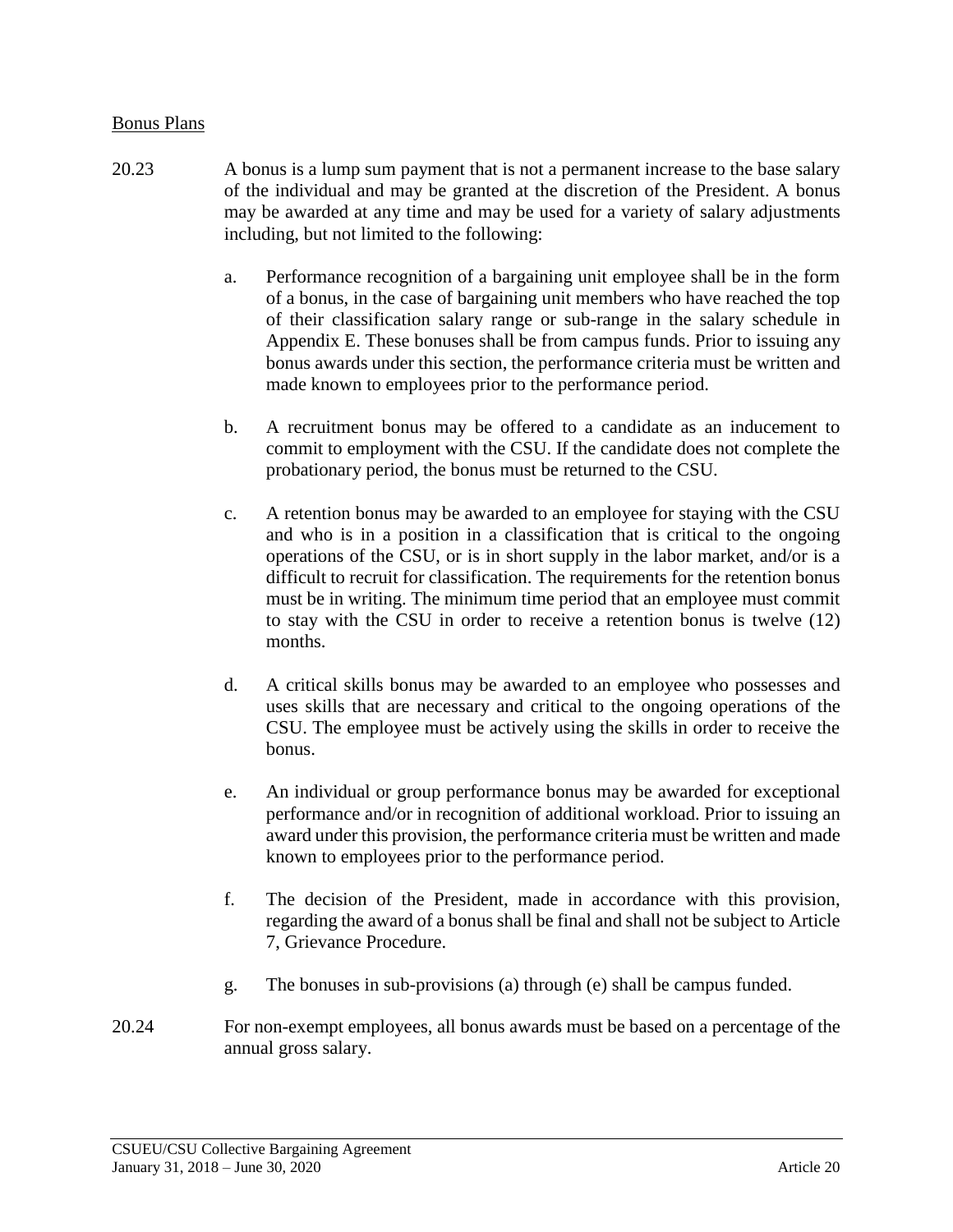#### In-Range Progression

- 20.25 a. An increase within a salary range for a single classification or within a subrange of a classification with skill levels is referred to as an In-Range Progression. When the President, the President's designee, or Appropriate Administrator determines that an in-range progression should occur, the salary shall increase by at least three percent (3.0%).
	- b. An in-range progression may be granted for reasons that include, but are not limited to:
		- Assigned application of new or enhanced skill(s);
		- Retention:
		- Equity;
		- Performance:
		- Out-of-classification work that does not warrant a reclassification;
		- Increased workload:
		- New lead work or new project coordination functions given to an employee on an on-going basis by an Appropriate Administrator where the classification standard/series do not specifically list lead work as a typical duty or responsibility; and,
		- Other salary related criteria.
	- c. Where an employee has been notified in writing that the employee's in-range progression was denied solely due to a lack of funds, upon the employee's request, the employee's in-range progression application shall be re-evaluated in the following fiscal year.
	- d. A request for an in-range progression review may be submitted by the employee or manager. A management initiated request for an in-range progression may cover more than one employee. Employee initiated in-range progression requests shall be submitted to the Appropriate Administrator before being forwarded to Human Resources. An employee shall not submit a request for an in-range progression prior to twelve (12) months following receipt of a response to any prior in-range progression requests. If an administrator has not forwarded the request to Human Resources within thirty (30) days, the employee can file the request directly with Human Resources.
	- e. In-range progression review of employee requests shall be completed within ninety (90) days after the request is received in Human Resources. If an employee receives a denial of request for an In-range Progression under this Article, then the campus shall provide the employee with a written reason for the denial.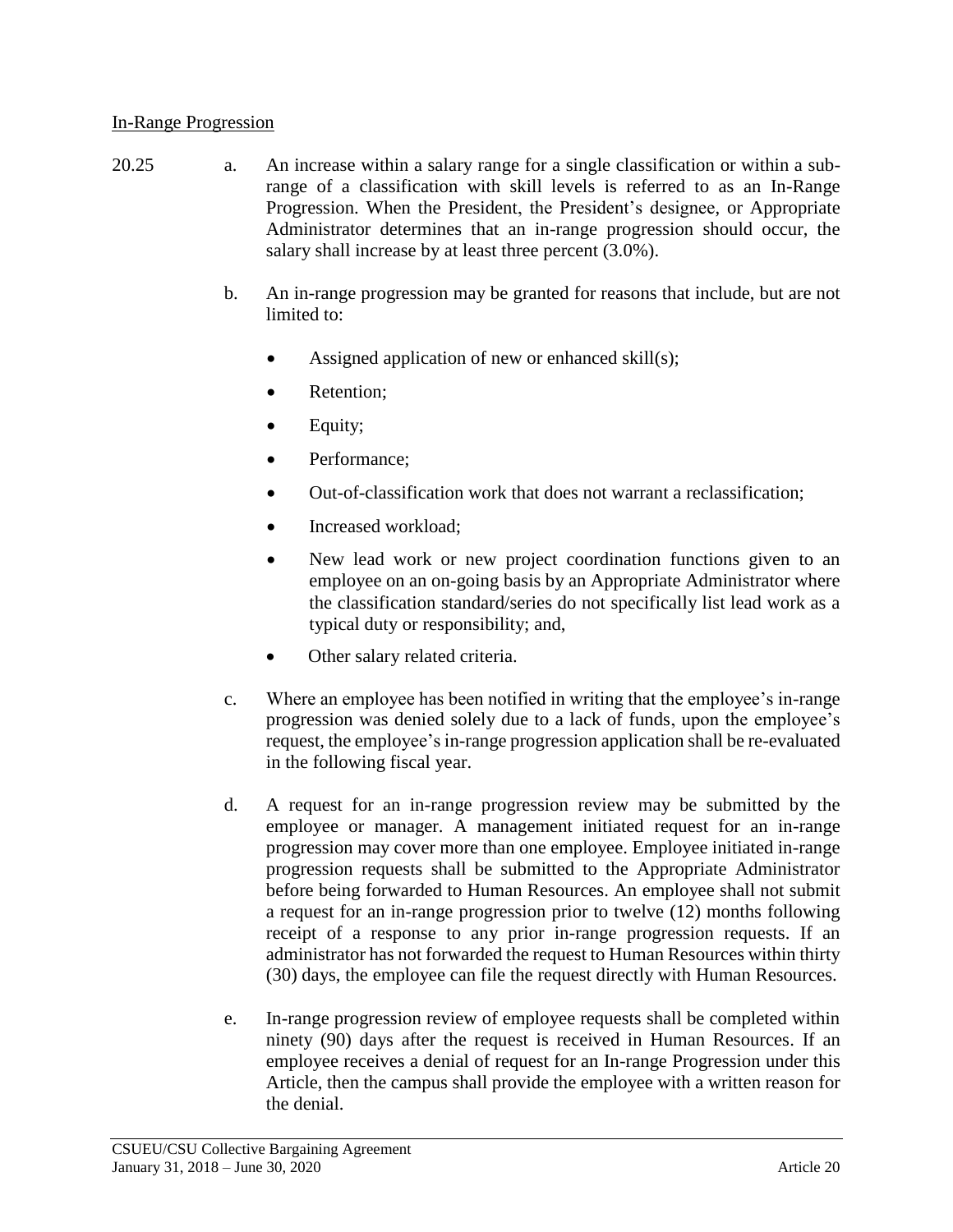f. Each campus shall develop guidelines and procedures for an in-range progression consistent with this Article.

The decision of the President, made in accordance with this provision, regarding the award of an in-range progression shall be final and shall not be subject to either Article 7, Grievance Procedure or Article 8, Complaint Procedure.

g. Funds for in-range progression may come from campus funds, and/or total settlement costs resulting from bargaining between the parties on salary matters.

#### Salaries for Classifications with Skill Levels and Sub-ranges

- 20.26 The following provisions shall apply to employees appointed or assigned to classifications with skill levels and sub-ranges:
	- a. Within each salary range for such a classification, sub-ranges with specified minimum and maximum rates are defined for each skill level.
	- b. Employees shall be appointed or assigned by the President to a salary within a sub-range for the applicable skill level within the classification based on the requirements of the position and an assessment of the employee's qualifications and skills by the President. This provision shall not be subject to the grievance procedure.

## Salary Stipends

- 20.27 An employee shall receive a monthly salary stipend when assigned by an Appropriate Administrator to temporary project coordination or lead work functions. These supplemental work assignments are to be made in writing and must have a specific beginning and ending date.
- 20.28 At the decision of the Campus President or designee, an employee may receive a monthly stipend when (1) assigned, for a limited period of time, additional work or special projects over and above their regularly assigned duties or (2) required to maintain contact with their campus outside of their normal working hours on a regular basis. Remote contact shall include telephone, pager, cell phone, wireless data access device, remote monitoring of any hardware or software device, and/or email notification regarding the status of a campus system.
- 20.29 The following provisions shall apply to the awarding of a stipend under provision 20.27 and 20.28, above: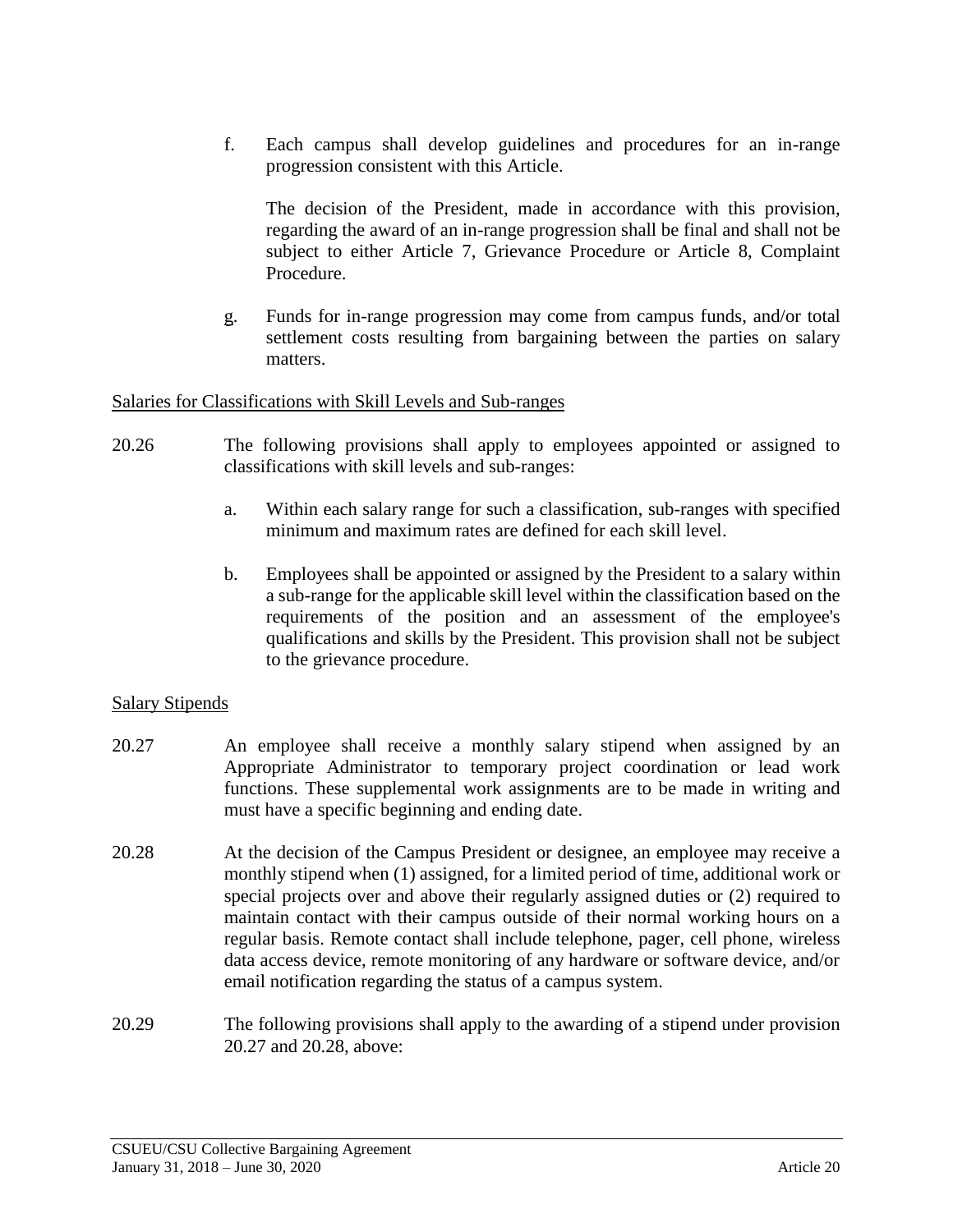- a. The stipend is paid on a month to month basis for the duration of the work assignment.
- b. The stipend shall be a minimum of three percent (3.0%) of the base monthly salary rate to be paid on a monthly basis.
- c. The decision of the Appropriate Administrator, made in accordance with this article regarding the supplemental assignment specified in provisions 20.27 and 20.28 above shall be final and shall not be subject to Article 7, Grievance Procedure.

## Red Circle Rates

- 20.30 A red circle rate is a salary rate above the maximum of the salary range for a class or sub-range for a skill level which may be granted by the President when an employee moves to a class or skill level with a lower salary range.
- 20.31 An employee whose class is abolished and who moves to a class or skill level with a lower salary range as a result of implementation of a new classification shall be granted a red circle rate.
- 20.32 If a red circle rate is granted, the employee shall retain the salary currently being paid (or a lesser salary rate up to twenty-five percent (25%) above the maximum salary rate of the lower class or skill level) and shall remain at that salary rate until the maximum salary rate of the lower class or skill level equals or exceeds the red circle salary rate or until the authorized time period for maintaining the red circle salary rate expires, whichever occurs first.
- 20.33 During the period of time an employee's salary remains above the maximum salary rate for the class, the employee shall not receive further salary increases, including, Market Salary Adjustments, Merit Salary Increases or General Salary Increases, except in cases of promotion while on a red circle rate.
- 20.34 Red circle rates shall not exceed twenty-five percent (25%) above the maximum of the salary range of the class or skill level to which the employee is moving. An employee may retain a red circle rate for up to five (5) years.
- 20.35 Red circle rates shall not be authorized for an employee when:
	- a. an employee, for personal convenience, requests voluntary demotion;
	- b. an employee is demoted for cause other than for medical reasons or disability accommodation. When an employee is demoted for medical reasons or disability accommodation a red circle rate shall be granted.
- 20.36 An employee who was compensated at a salary rate above the maximum prior to a permanent separation will not be entitled to a red circle rate upon the employee's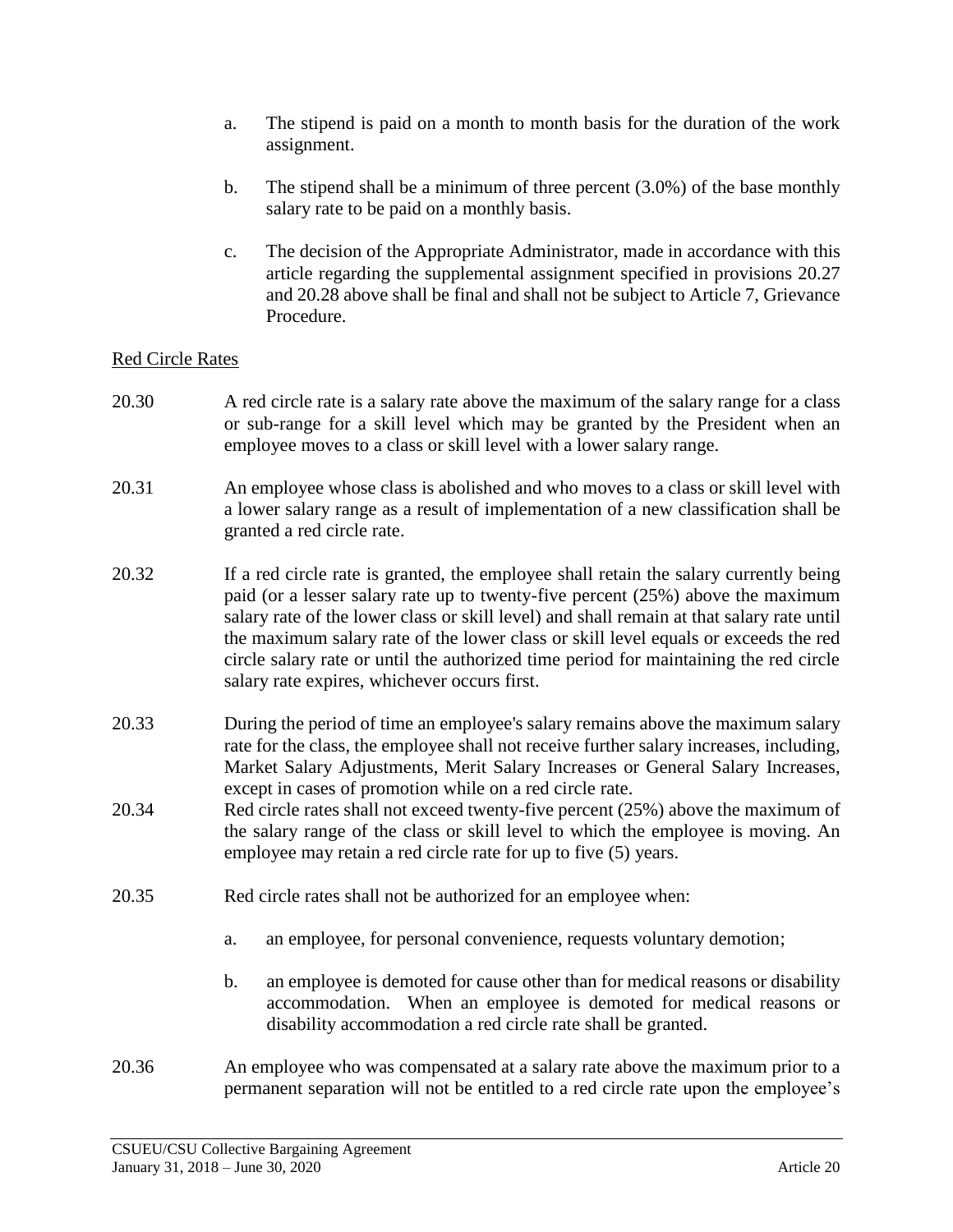return to work. Also, the authorization for a red circle rate shall be canceled if the employee refuses two (2) bona fide offers of appointment to a position at the campus in a class or skill level in the same occupational group, at the same timebase and at a salary level equivalent to the original class or skill level from which the employee was moved.

## Emergency Pay

20.37 When the President has declared a state of emergency at a campus, in exchange for the performance of emergency work by bargaining unit employees outside of their normal assignment, and at a time when those employees would, subject to the approval of the University, otherwise have been able to use administrative leave, the following emergency pay will be provided.

> Non-exempt personnel required to return to or remain at work shall receive emergency pay of an additional one-half  $(\frac{1}{2})$  hour for each hour worked up to forty (40) hours per week. Hours worked in addition to forty (40) hours per week shall be paid at time and one-half (the inclusion of the phrase "an additional" is for the purpose of clarification only).

> An exempt employee who is required to work on a day or days declared as a state of emergency at a campus, who would otherwise have been able to use administrative leave, shall receive equivalent informal time off at such time(s) as agreed upon by the employee and the Appropriate Administrator.

## Underpayment of Wages

20.38 In the event an employee believes that the employee has been underpaid, the employee shall notify their Appropriate Administrator, in writing, as soon as possible after the underpayment occurs. The memorandum should contain the following information, if known: the affected payroll period, the amount of the underpayment and the reason for the underpayment. The Appropriate Administrator shall review the facts and provide a written recommendation along with the affected employee's memorandum to the payroll supervisor within ten  $(10)$ work days of receipt of the written request. If the Appropriate Administrator and the payroll supervisor agree that an underpayment has occurred, they shall immediately notify the affected employee and issue a check for the full amount of the underpayment as soon as practicable, but no later than thirty (30) days after the employee submitted the memorandum to the immediate supervisor. In any event, whether or not an underpayment is found, the employee shall be notified within fifteen (15) work days of the decision.

## Information Reports

20.39 The name, classification and campus of each recipient of an increase effective July 1, of each year (to include the GSI described in provision 20.4, if applicable), MSI (described in provision 20.22), In-range progression (described in provision 20.25) together with the salary as of June  $30<sup>th</sup>$  and the dollar amount of each increase